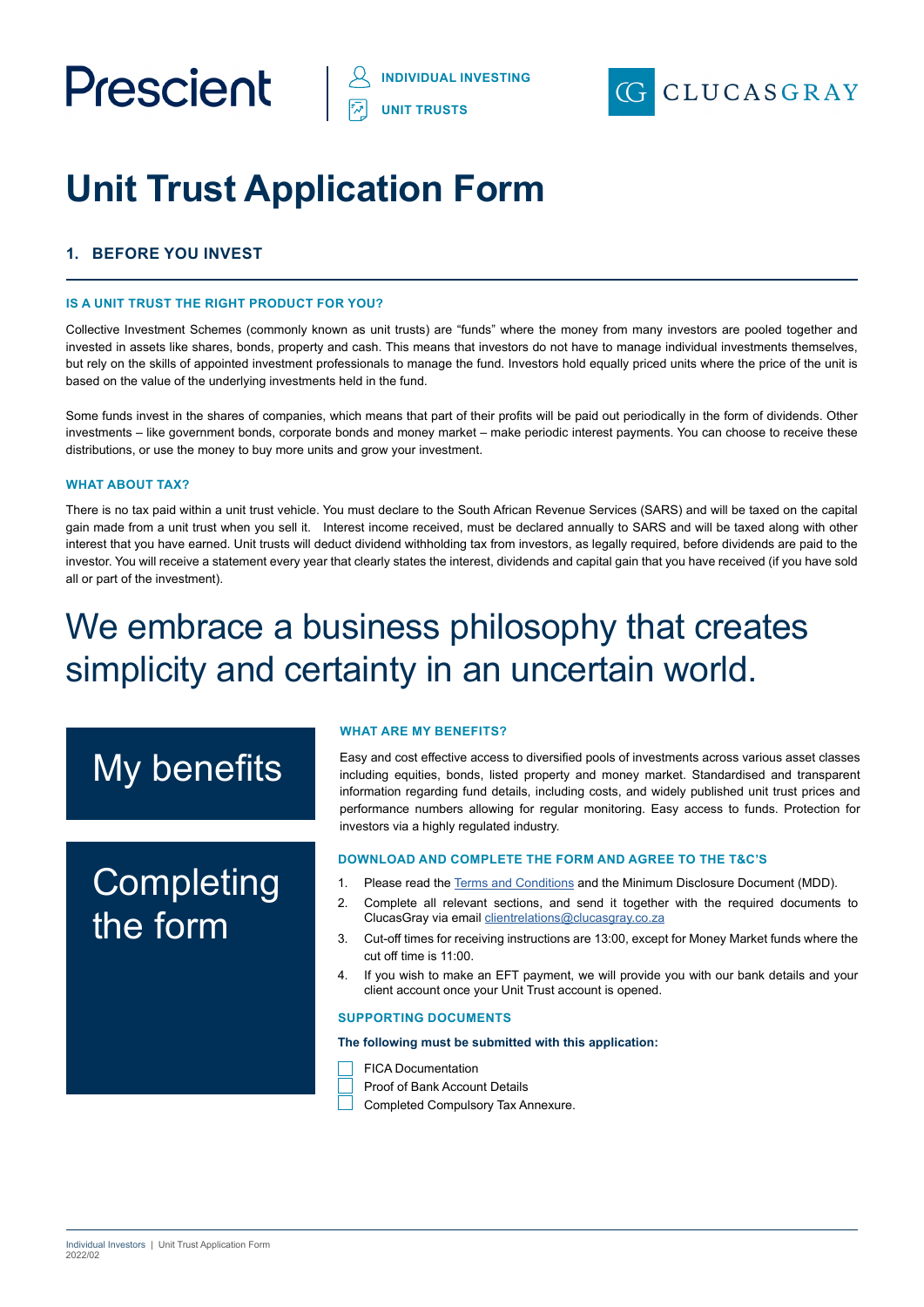

**UNIT TRUSTS**



## **Unit Trust Application Form**

## **2. PERSONAL DETAILS**

|                                                                                                                                                                                                                                      |        | Surname |                                                                                                                                                                                                                                      |      |                          |
|--------------------------------------------------------------------------------------------------------------------------------------------------------------------------------------------------------------------------------------|--------|---------|--------------------------------------------------------------------------------------------------------------------------------------------------------------------------------------------------------------------------------------|------|--------------------------|
|                                                                                                                                                                                                                                      |        |         |                                                                                                                                                                                                                                      | Male | Female                   |
| Date of birth<br><u> 1989 - Andrea Barbara, amerikan personal (h. 1989).</u>                                                                                                                                                         |        |         |                                                                                                                                                                                                                                      |      |                          |
| <b>Marital Status</b>                                                                                                                                                                                                                | Single |         | Ante Nuptial contract                                                                                                                                                                                                                |      | In Community of Property |
| Occupation <b>contract the contract of the contract of the contract of the contract of the contract of the contract of the contract of the contract of the contract of the contract of the contract of the contract of the contr</b> |        |         |                                                                                                                                                                                                                                      |      |                          |
|                                                                                                                                                                                                                                      |        |         |                                                                                                                                                                                                                                      |      |                          |
| Income Tax number and the state of the state of the state of the state of the state of the state of the state of the state of the state of the state of the state of the state of the state of the state of the state of the s       |        |         |                                                                                                                                                                                                                                      |      |                          |
| <b>Street Address</b>                                                                                                                                                                                                                |        |         | <b>Postal Address</b>                                                                                                                                                                                                                |      |                          |
| c/o                                                                                                                                                                                                                                  |        |         | Same as Street Address                                                                                                                                                                                                               | Yes  | No                       |
| Unit<br>the control of the control of the control of the control of the control of the control of                                                                                                                                    |        | c/o     | <u> 1990 - John Stein, Amerikaansk politiker (</u>                                                                                                                                                                                   |      |                          |
|                                                                                                                                                                                                                                      |        |         |                                                                                                                                                                                                                                      |      |                          |
|                                                                                                                                                                                                                                      |        |         |                                                                                                                                                                                                                                      |      |                          |
|                                                                                                                                                                                                                                      |        |         |                                                                                                                                                                                                                                      |      |                          |
|                                                                                                                                                                                                                                      |        |         |                                                                                                                                                                                                                                      |      |                          |
| City<br><u> 1989 - Johann Barn, mars ann an t-Amhain Aonaichte ann an t-Aonaichte ann an t-Aonaichte ann an t-Aonaichte a</u>                                                                                                        |        |         | Postal code <u>expression and the set of the set of the set of the set of the set of the set of the set of the set of the set of the set of the set of the set of the set of the set of the set of the set of the set of the set</u> |      |                          |
|                                                                                                                                                                                                                                      |        |         |                                                                                                                                                                                                                                      |      |                          |
| Country<br><u> 1989 - Johann John Stein, markin fan it ferskearre fan it ferskearre fan it ferskearre fan it ferskearre fan</u>                                                                                                      |        |         |                                                                                                                                                                                                                                      |      |                          |
|                                                                                                                                                                                                                                      |        |         |                                                                                                                                                                                                                                      |      |                          |
|                                                                                                                                                                                                                                      |        |         |                                                                                                                                                                                                                                      |      |                          |
| E-mail Address                                                                                                                                                                                                                       |        |         |                                                                                                                                                                                                                                      |      |                          |
| All communication will be sent to you via e-mail. If you prefer post or do not have an e-mail address, please check here.                                                                                                            |        |         |                                                                                                                                                                                                                                      |      |                          |

### **3. SOURCE OF FUNDS INVESTED**

| Savings                | Retirement/insurance pay out | Passive Income (rental, dividends, interest) | Trade/business | Sale of assets |
|------------------------|------------------------------|----------------------------------------------|----------------|----------------|
| Winnings               | Gifts/inheritance/donations  | Child/spousal support payments               | Salary/bonus   | Tax refund     |
| Other (please specify) |                              |                                              |                |                |

**Please note that in certain circumstances we may request additional information.**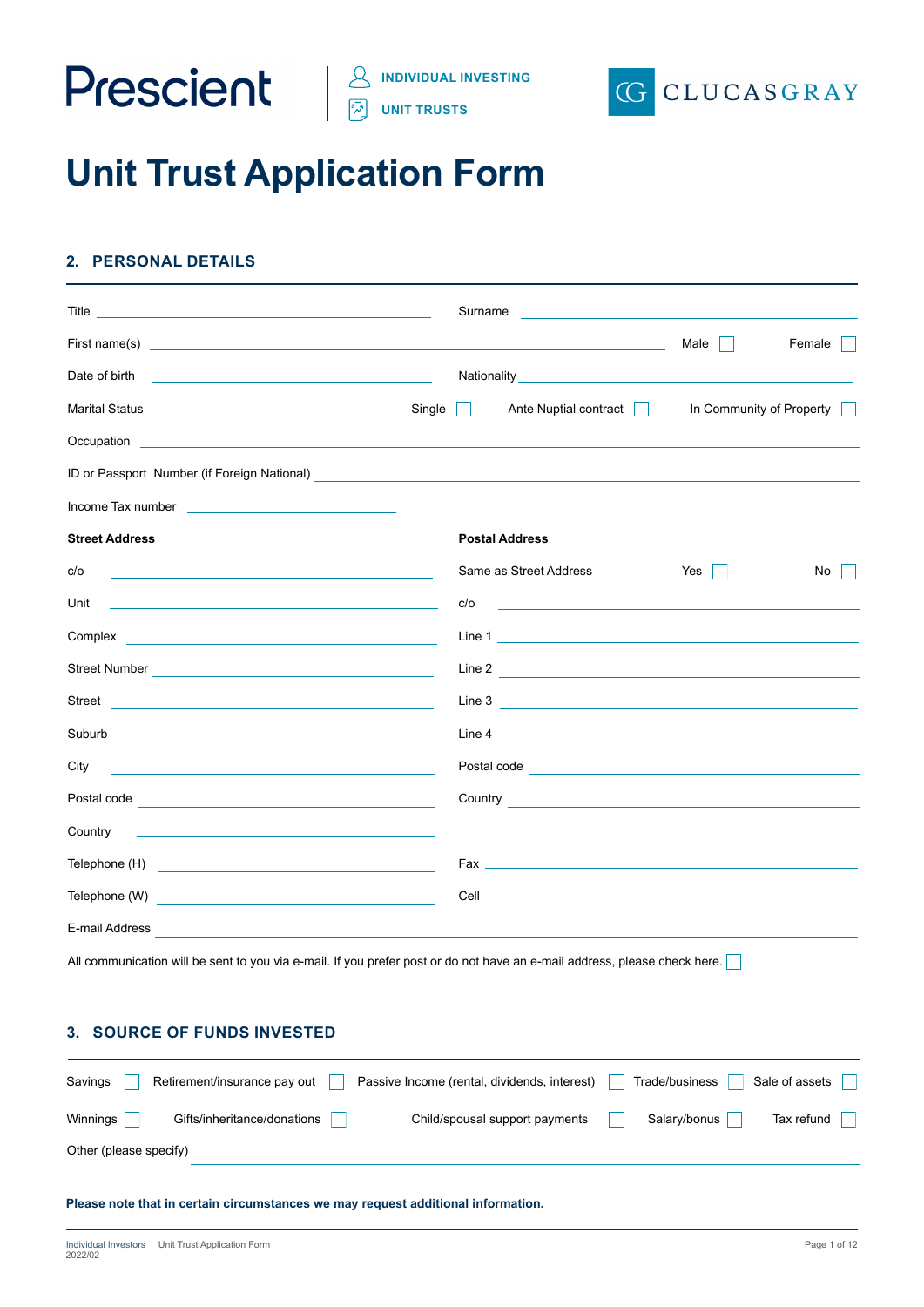



## **4. ACTING ON BEHALF OF INVESTOR \***

| * This is for Guardians/Parents, or persons with Powers of Attorney. Proof of authority and FICA documentation required.                                                                                                             |                          |                                                                                                                       |        |  |  |  |
|--------------------------------------------------------------------------------------------------------------------------------------------------------------------------------------------------------------------------------------|--------------------------|-----------------------------------------------------------------------------------------------------------------------|--------|--|--|--|
| Title<br><u> 1989 - Andrea Stadt Britain, amerikansk politik (</u>                                                                                                                                                                   | Surname                  | <u> 1980 - Andrea Station, amerikansk politik (d. 1980)</u>                                                           |        |  |  |  |
|                                                                                                                                                                                                                                      |                          | Male                                                                                                                  | Female |  |  |  |
| Date of birth                                                                                                                                                                                                                        | Nationality              | <u> 1989 - Jan Sterling Sterling, statistik fotograf i statistik fotograf i statistik fotograf i statistik fotogr</u> |        |  |  |  |
| ID or Passport Number (if Foreign National)<br><u> and the manual contract of the contract of the contract of the contract of the contract of the contract of</u>                                                                    |                          |                                                                                                                       |        |  |  |  |
| Income Tax number                                                                                                                                                                                                                    |                          |                                                                                                                       |        |  |  |  |
| <b>Street Address</b>                                                                                                                                                                                                                | <b>Postal Address</b>    |                                                                                                                       |        |  |  |  |
| c/o<br><u> 1989 - Johann Stein, markin sammen fyrstu seit fyrstu seit fyrstu seit fyrstu seit fyrstu seit fyrstu seit f</u>                                                                                                          | Same as Street Address   | Yes $\vert \ \vert$                                                                                                   | No     |  |  |  |
| Unit<br><u> 1989 - John Stone, Amerikaansk politiker (* 1918)</u>                                                                                                                                                                    |                          |                                                                                                                       |        |  |  |  |
|                                                                                                                                                                                                                                      |                          |                                                                                                                       |        |  |  |  |
| Street Number <u>and a street of the street of the street of the street of the street of the street of the street of the street of the street of the street of the street of the street of the street of the street of the stree</u> | Line 2                   |                                                                                                                       |        |  |  |  |
|                                                                                                                                                                                                                                      | Line 3 $\qquad$          |                                                                                                                       |        |  |  |  |
|                                                                                                                                                                                                                                      |                          |                                                                                                                       |        |  |  |  |
| City<br><u> 1989 - Johann Harry Harry Harry Harry Harry Harry Harry Harry Harry Harry Harry Harry Harry Harry Harry Harry</u>                                                                                                        |                          |                                                                                                                       |        |  |  |  |
|                                                                                                                                                                                                                                      |                          |                                                                                                                       |        |  |  |  |
|                                                                                                                                                                                                                                      |                          |                                                                                                                       |        |  |  |  |
|                                                                                                                                                                                                                                      | Fax                      |                                                                                                                       |        |  |  |  |
| Telephone (W)<br><u> 1989 - Johann Barbara, martin amerikan basal da</u>                                                                                                                                                             |                          |                                                                                                                       |        |  |  |  |
| <b>Email Address</b>                                                                                                                                                                                                                 | Capacity <b>Capacity</b> |                                                                                                                       |        |  |  |  |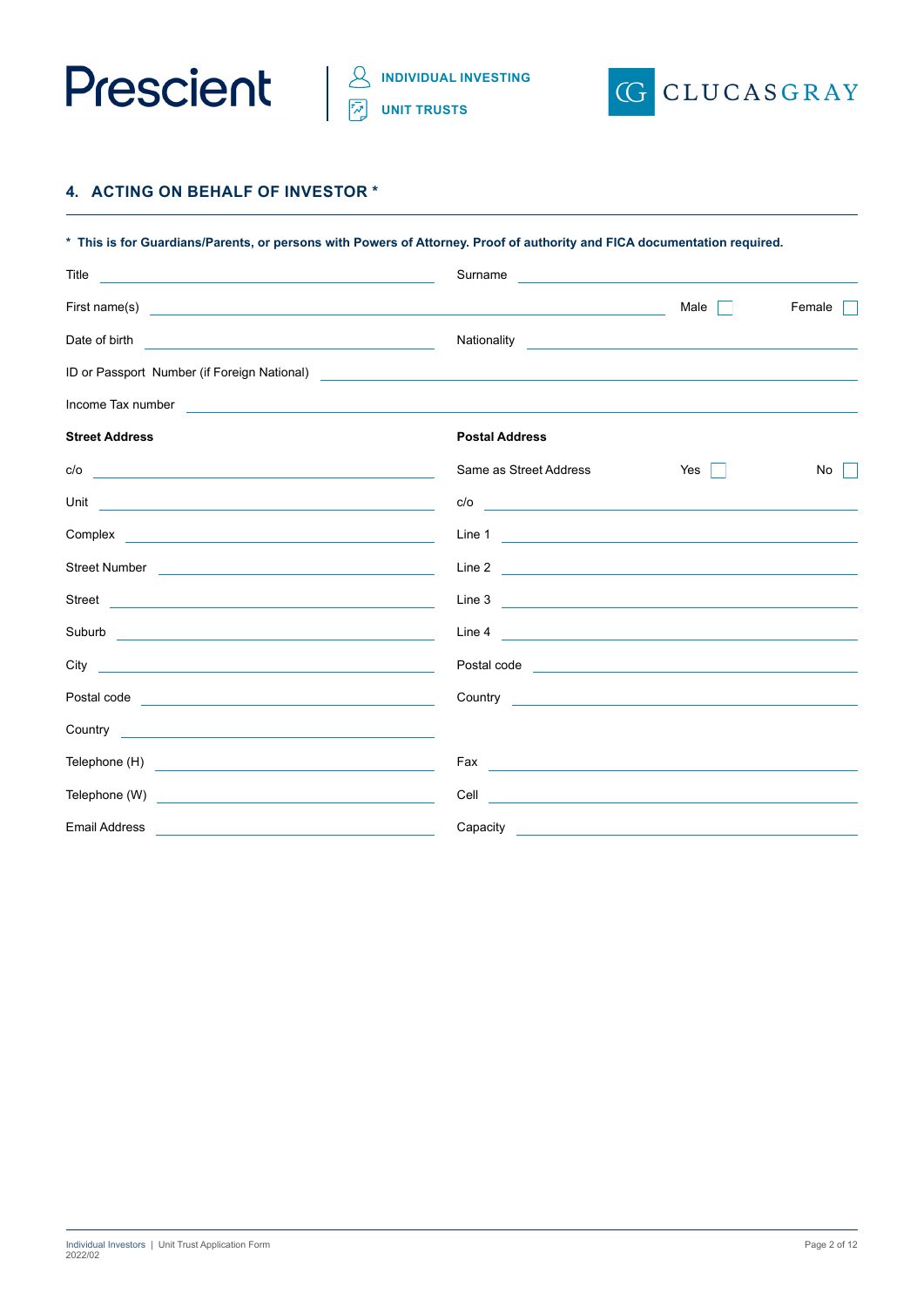



## **5. INVESTMENT OPTION DETAILS**

**Please complete the table below once you have made your selection from the latest Investment Option Brochure.** 

#### **Minimum investment of R1 000 per month OR R20 000 as lump sum.**

- I hereby apply to purchase units in the selected portfolios subject to the conditions of the relevant Supplemental Deed at the ruling fund prices.
- The Manager does not charge an initial fee.
- The annual management fee is the fee charged by the Manager for managing and administering the fund.
- Fees exclude VAT.

| <b>Unit Trust Portfolio</b>                     | <b>Annual</b><br><b>Management</b><br>Fee $(\%)$ | <b>Investment Amount</b><br>(R) | <b>Debit Order</b><br>(R) | <b>Re-invest</b><br>distributions?*<br>'Yes' | 'No' |
|-------------------------------------------------|--------------------------------------------------|---------------------------------|---------------------------|----------------------------------------------|------|
| Clucas Gray Future Titans Prescient Fund - A1   | 1.30%                                            | R                               | R                         |                                              |      |
| Clucas Gray Equity Prescient Fund - A2          | 1.30%                                            | R                               | R                         |                                              |      |
| ClucasGray Equilibrium Prescient Fund - C       | 1.20%                                            | R                               | R                         |                                              |      |
| Clucas Gray Global Flexible Prescient Fund - A1 | 1.20%                                            | R                               | R                         |                                              |      |
| ClucasGray Flexible Income Prescient Fund - A1  | 0.65%                                            | R                               | R                         |                                              |      |
|                                                 |                                                  | R                               | R                         |                                              |      |

\* If you selected to have your distributions paid out, they will be paid into the bank account specified. If your distribution is below R1 000 or no selection is made, your distribution will automatically be re-invested.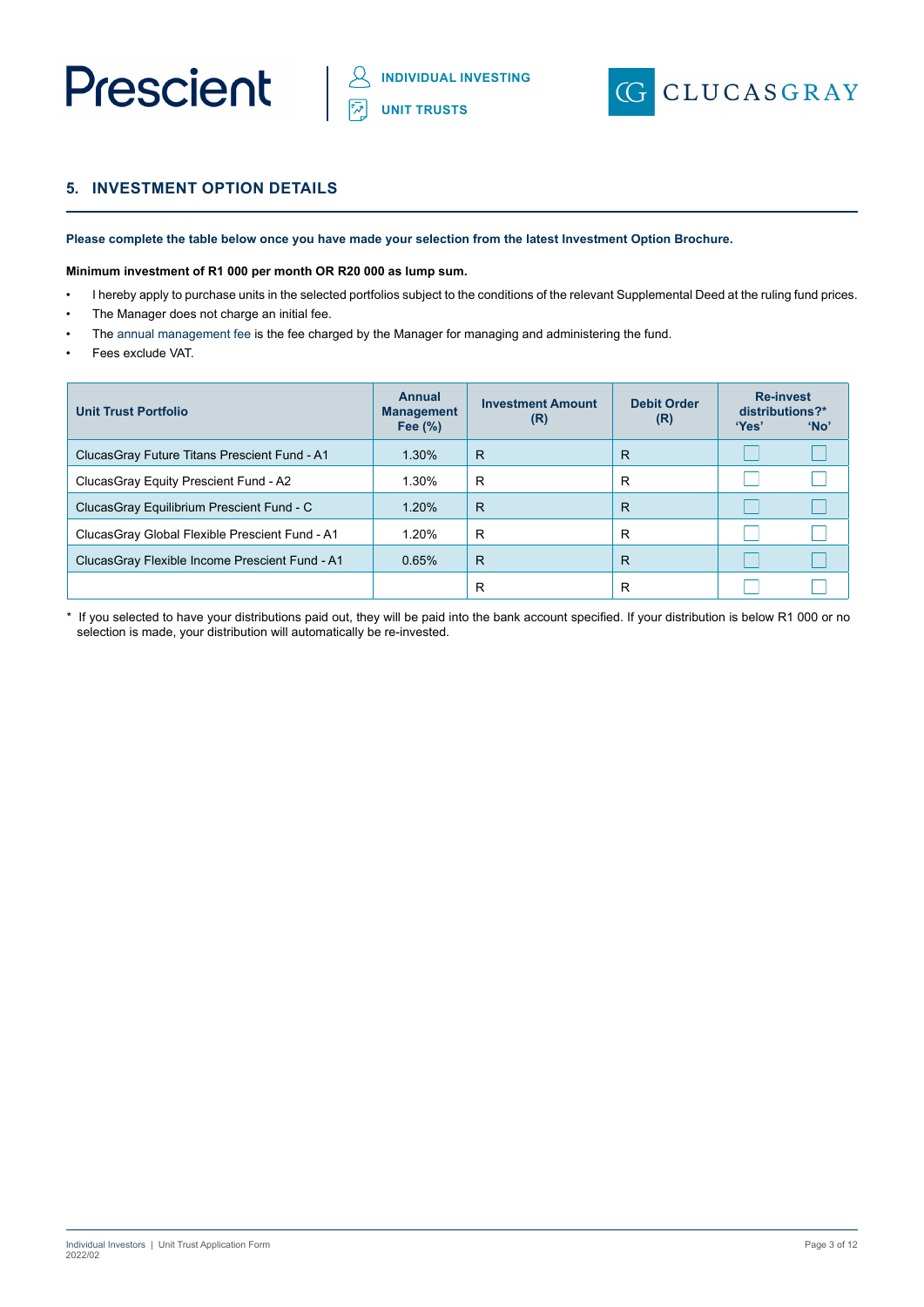



## **6. SPECIAL FEE INSTRUCTIONS**

**In the event that a special fee arrangement has been entered into with us, please indicate such arrangement below.**

| <b>Unit Trust Portfolio</b> | <b>Fee Class</b> | <b>Agreed with</b> |
|-----------------------------|------------------|--------------------|
|                             |                  |                    |
|                             |                  |                    |

## **7. REGULAR WITHDRAWALS**

**Please only complete this section if you would like to receive a regular withdrawal from your investment. Your regular payment will be paid on the 25th of the relevant month, but may only reflect in your bank account up to two business days later. You cannot select to receive a regular withdrawal from a Rand denominated offshore portfolio.**

| Payment frequency           | Monthly      | Quarterly | Biannually                       | Annually |
|-----------------------------|--------------|-----------|----------------------------------|----------|
| <b>Unit Trust Portfolio</b> |              |           | <b>Regular Withdrawal Amount</b> |          |
|                             | $\mathsf{R}$ |           |                                  |          |
|                             | R            |           |                                  |          |
| <b>Total</b>                | $\mathbb{R}$ |           |                                  |          |

## **8. BANKING DETAILS OF INVESTOR**

| <b>Name of Account Holder</b> |  |
|-------------------------------|--|
| <b>Bank</b>                   |  |
| <b>Branch Name</b>            |  |
| <b>Branch Code</b>            |  |
| <b>Account Number</b>         |  |
| <b>Account Type</b>           |  |

- Please provide Prescient with Proof of Bank Account Details
- The account holder must have a South African bank account.
- Debit orders and electronic collections will be deducted from this account.
- The onus is on the investor to inform Prescient of any changes to the bank account details.
- No payments will be made into third party bank accounts or credit cards. (i.e. payments will only be made to the bank account in the name of the registered investor).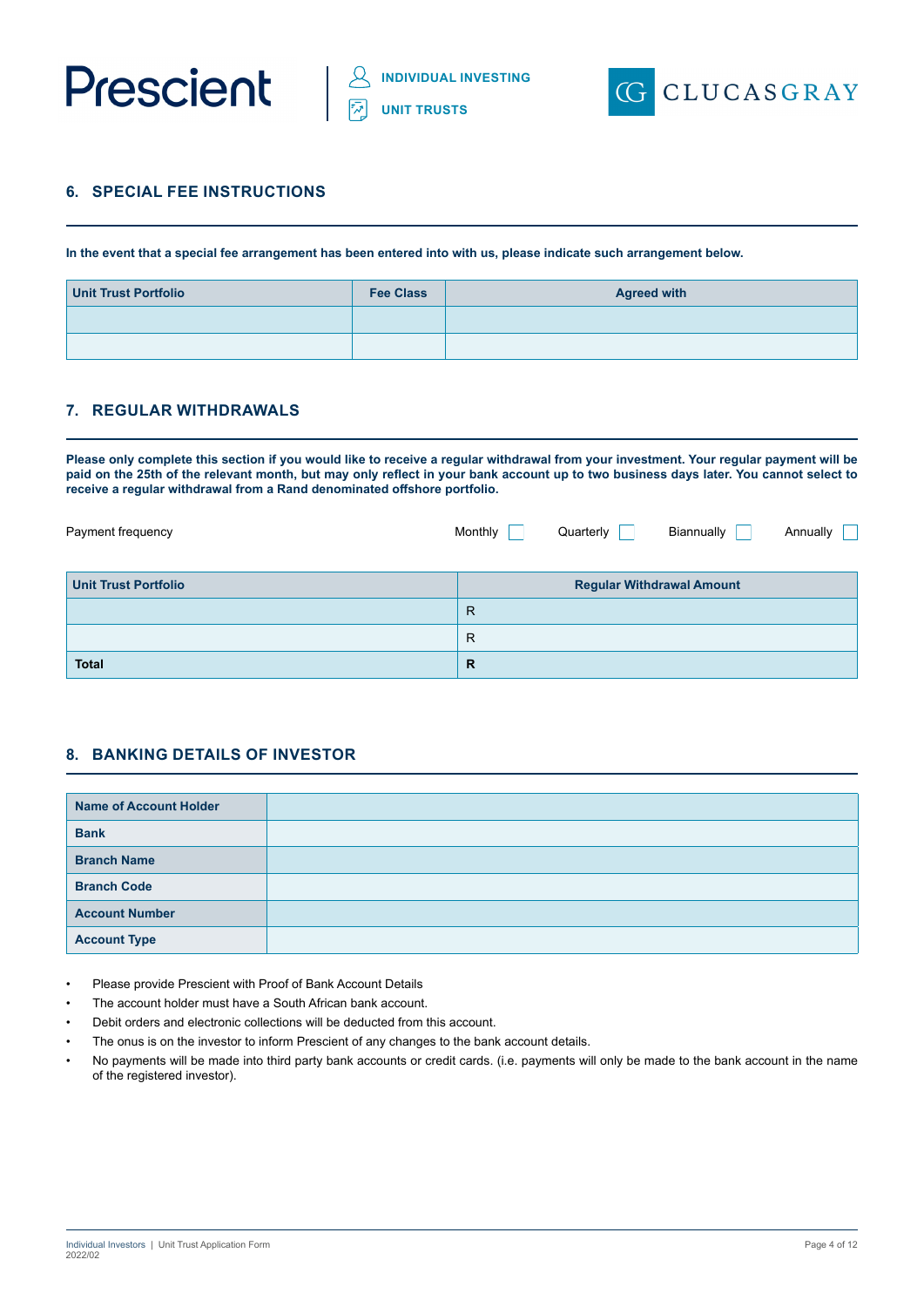



## **9. METHOD OF PAYMENT**

#### **LUMP SUM**  $\Box$

**Once your account has been opened, you will receive notification and payment instructions**

#### **ELECTRONIC COLLECTION / DEBIT ORDER**

I hereby authorise the Manager to deduct the stated amount for the investment from the bank account above. I/we agree to pay bank charges and costs incurred by this electronic collection or debit order. Any debit order amendment must be received in writing by the Manager prior to the 7<sup>th</sup> day of the month in order for it to be acted upon in the following month.

| Electronic Collection | Funds are deducted from the investor's bank account on the receipt of this application form and all supporting<br>documentation. Electronic collection by the Manager is restricted to a maximum of R1 000 000.00 per debit.<br>Where a higher amount than this is requested, multiple debits will be processed daily. |                                  |
|-----------------------|------------------------------------------------------------------------------------------------------------------------------------------------------------------------------------------------------------------------------------------------------------------------------------------------------------------------|----------------------------------|
|                       | Commencement date                                                                                                                                                                                                                                                                                                      |                                  |
| Regular Debit Order   | Funds are deducted from the investor's bank account on the $1st$ working day of each month.                                                                                                                                                                                                                            |                                  |
|                       | Commencement month/year                                                                                                                                                                                                                                                                                                | $\%$<br><b>Annual Escalation</b> |

**Please note: Funds invested via electronic collection or debit order may not be redeemed until after 40 days from the date on which such funds were invested into units on your behalf.**

#### **BANKING DETAILS FOR DEBIT ORDER DEDUCTION/ELECTRONIC COLLECTION (IF DIFFERENT FROM INVESTOR'S BANK DETAILS):**

| <b>Name of Account Holder</b> |  |
|-------------------------------|--|
| <b>Bank</b>                   |  |
| <b>Branch Name</b>            |  |
| <b>Branch Code</b>            |  |
| <b>Account Number</b>         |  |
| <b>Account Type</b>           |  |

**Please note: Proof of ID and proof of bank account details required for account holder**

Signature of Account Holder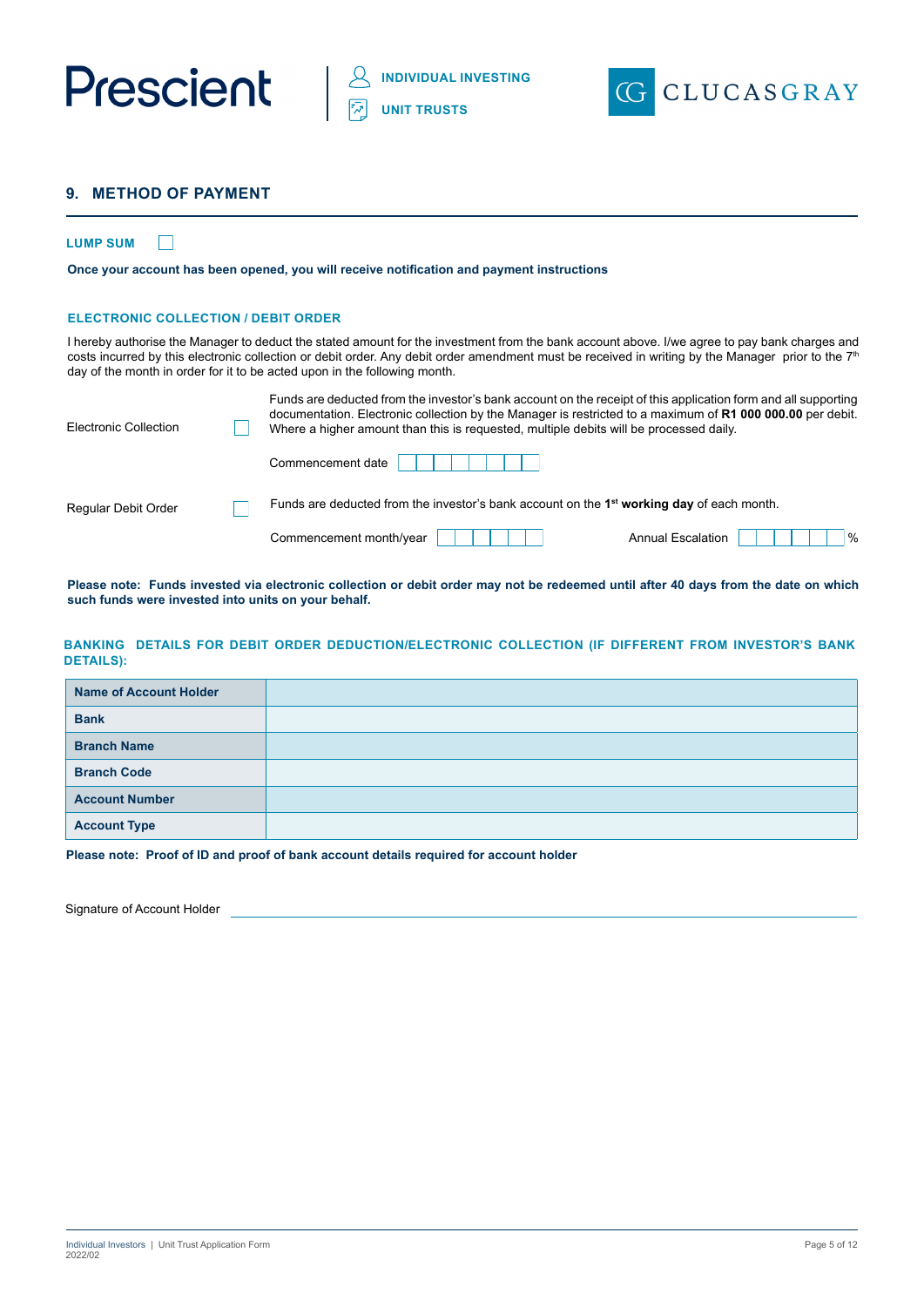



## **10. FINANCIAL ADVISOR DETAILS (IF APPLICABLE)**

|                                           |      | Complete this section if you have an independent Financial Advisor    |                                                                                                                                                                                                                |
|-------------------------------------------|------|-----------------------------------------------------------------------|----------------------------------------------------------------------------------------------------------------------------------------------------------------------------------------------------------------|
| Name of Financial Advisor                 |      |                                                                       |                                                                                                                                                                                                                |
| Name of Financial Services Provider (FSP) |      |                                                                       | <b>FSP License Number</b>                                                                                                                                                                                      |
| Contact Tel No <b>Contact Tel No</b>      |      | Email                                                                 |                                                                                                                                                                                                                |
|                                           |      | WHAT FEES MUST BE PAID TO YOUR FINANCIAL ADVISOR FOR THIS INVESTMENT? |                                                                                                                                                                                                                |
| otherwise specified:                      |      |                                                                       | I agree to pay the following negotiated fees on this investment and all future investments and associated transactions until                                                                                   |
| <b>Initial Fee</b>                        | $\%$ |                                                                       | (You may negotiate an initial financial advisor fee, to be paid to your financial advisor before your first<br>contribution is invested. If it is agreed that no initial fee is payable, please insert $0\%$ ) |
| Annual Fee                                | %    |                                                                       | (You may negotiate an annual financial advisor fee to be paid to your financial advisor. Units will need to be<br>cancelled to pay your advisor this fee. If no annual fee is payable, please insert 0%)       |

#### **AUTHORISATION**

You may authorise the Financial Service Provider (FSP) to submit instructions for this investment on your behalf. If the FSP holds a 'Category II' licence with the Financial Sector Conduct Authority (FSCA), it is licensed to exercise discretion and submit instructions on your behalf. To do this for all your investments the FSP will need a mandate (instruction) from you. Have you entered into a mandate with this FSP to exercise discretion and submit instructions on your behalf?

| Yes | No |  |
|-----|----|--|
|     |    |  |

#### **Please note: A copy of the signed mandate must accompany this application form.**

#### **INVESTOR DECLARATION FOR CLIENTS WITH A FINANCIAL ADVISOR**

- I confirm that the above details are correct.
- I confirm that this financial advisor, as authorised representative of the FSP above, is my appointed financial advisor.
- I confirm that my appointed financial advisor and any other third parties with whom I have an agreement to manage this investment (e.g. a discretionary investment manager) will have access to my investment details.
- I understand and confirm that Prescient may redeem units in order to pay the agreed financial advisor fees. I understand that this authority may be withdrawn by me by written instruction to Prescient. I understand and agree that all instructions submitted by myself or my financial advisor will be governed by the relevant and latest Terms and Conditions in force as at the date of instruction submitted.
- I acknowledge and agree that Prescient will not be held liable for acting on any instructions submitted by myself or my financial advisor and I indemnify Prescient from all direct or indirect claims (including claims for consequential damages in this regard).
- I have read and agree to the Authorisation and Declaration.

Signature of Investor Date Date Date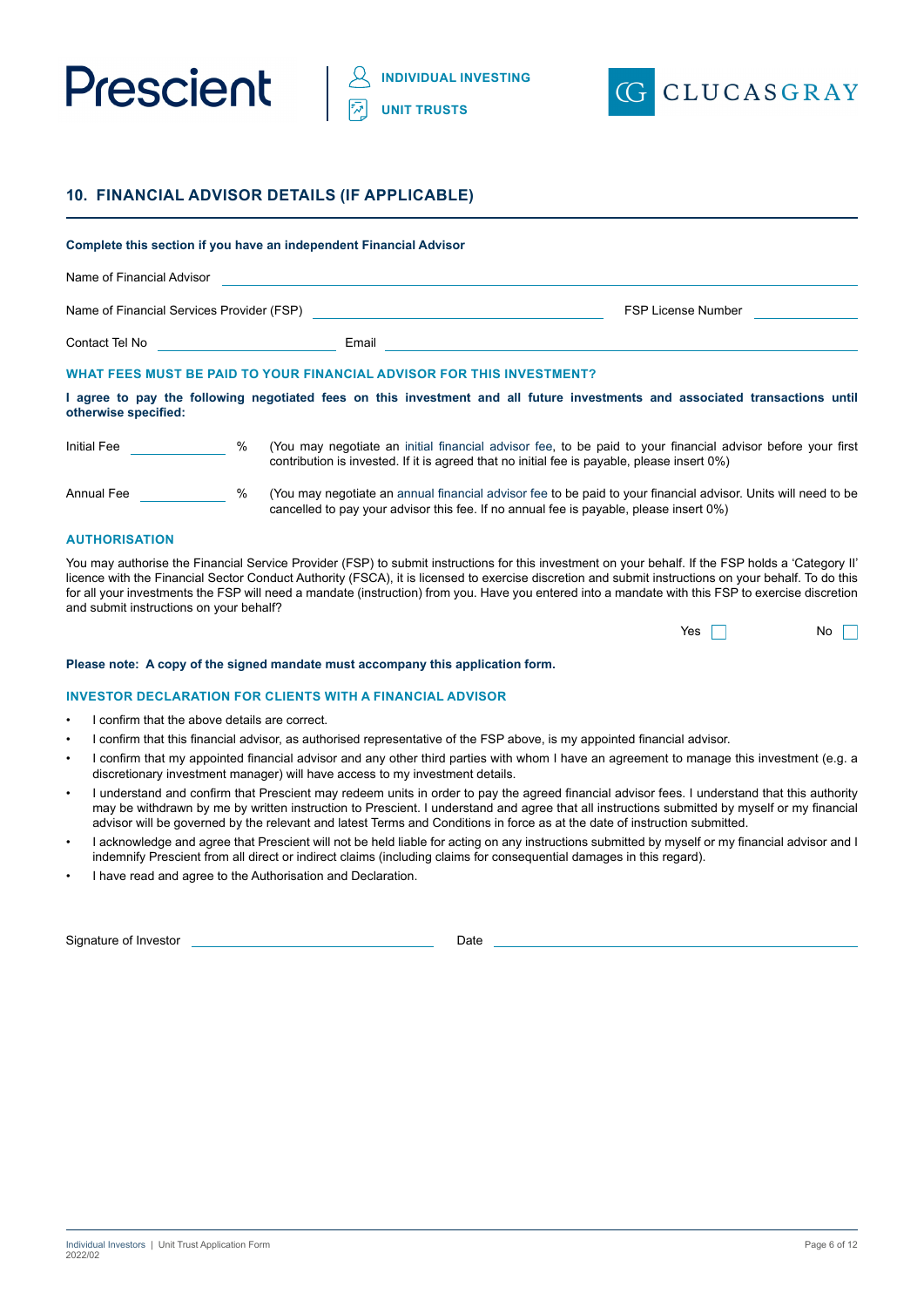



## **11. FINANCIAL ADVISOR DETAILS (IF APPLICABLE)**

#### **Section to be completed by Financial Advisor.**

| I am a new Advisor |  | New Advisors need to complete a Prescient Advisor Agreement. |  |
|--------------------|--|--------------------------------------------------------------|--|
|--------------------|--|--------------------------------------------------------------|--|

Existing Prescient Advisor code (Entity ID):

Email address for correspondence:

#### **I, the appointed Financial Advisor for this investment application declare that:**

- 1. I am licensed to render services in respect of this product.
- 2. I have made the disclosures required in terms of the Financial Advisory and Intermediary Services Act 37 of 2002 (FAIS) and subordinate legislation thereto, to the investor/s.
- 3. I have established and verified the identity of the investor/s (and persons acting on behalf of the investor) in accordance with the Financial Intelligence Centre Act 38 of 2001 (FICA) and the regulations thereto, and I will keep records of such identification and verification according to the provisions of FICA.
- 4. I am not aware of any activities in which the investor is involved which may lead us to suspect or reasonably suspect that the investor is or may be involved in any unlawful activities or money laundering. Should we subsequently become aware of suspicions of this nature, we shall immediately inform Prescient.
- 5. I have explained all fees that relate to this investment to the investor/s and I understand and accept that the investor/s may withdraw his / her authority for payment to me in writing and inform Prescient and me.
- 6. My personal information may be used by Prescient in the normal course of business to provide the products and services and Prescient may retain any information for purposes of investment transactions, processing and administration and to communicate directly with me. Personal information will not be given or sold to any third parties. Prescient will disclose or report personal information if and when required to do so by law or any regulatory authority, and to our employees, or agents who require such information to carry out their duties.

Signature of Financial Advisor **Date Date** Date **Date Date** 

## **12. DIVIDENDS TAX**

Where applicable, Prescient must withhold and pay dividends tax over to the South African Revenue Service on your behalf. Prescient will deduct this tax before it pays any dividends or re-invests these into your investment account. If you are a South African resident for tax purposes, the default dividends tax rate of 20% applies. If you are not a South African resident you may be exempt from paying dividends tax or qualify for a reduced dividends tax rate. If you believe an exemption or reduced rate is applicable to you, please request the form Dividends Tax: Declaration and Undertaking for completion.

## **13. INTEREST WITHHOLDING TAX**

If you are not a South African resident for tax purposes you may be required to pay Interest Withholding Tax (IWT) on the interest income earned on your investment. A default IWT rate of 15% will apply except if a reduced IWT rate is applicable in terms of any Double Taxation Agreement (DTA) in place between South Africa and your country of residence. By selecting a country of residence other than South Africa for tax purposes, you declare that you are not a South African resident and that the reduced IWT rate in the relevant DTA applies to your investment.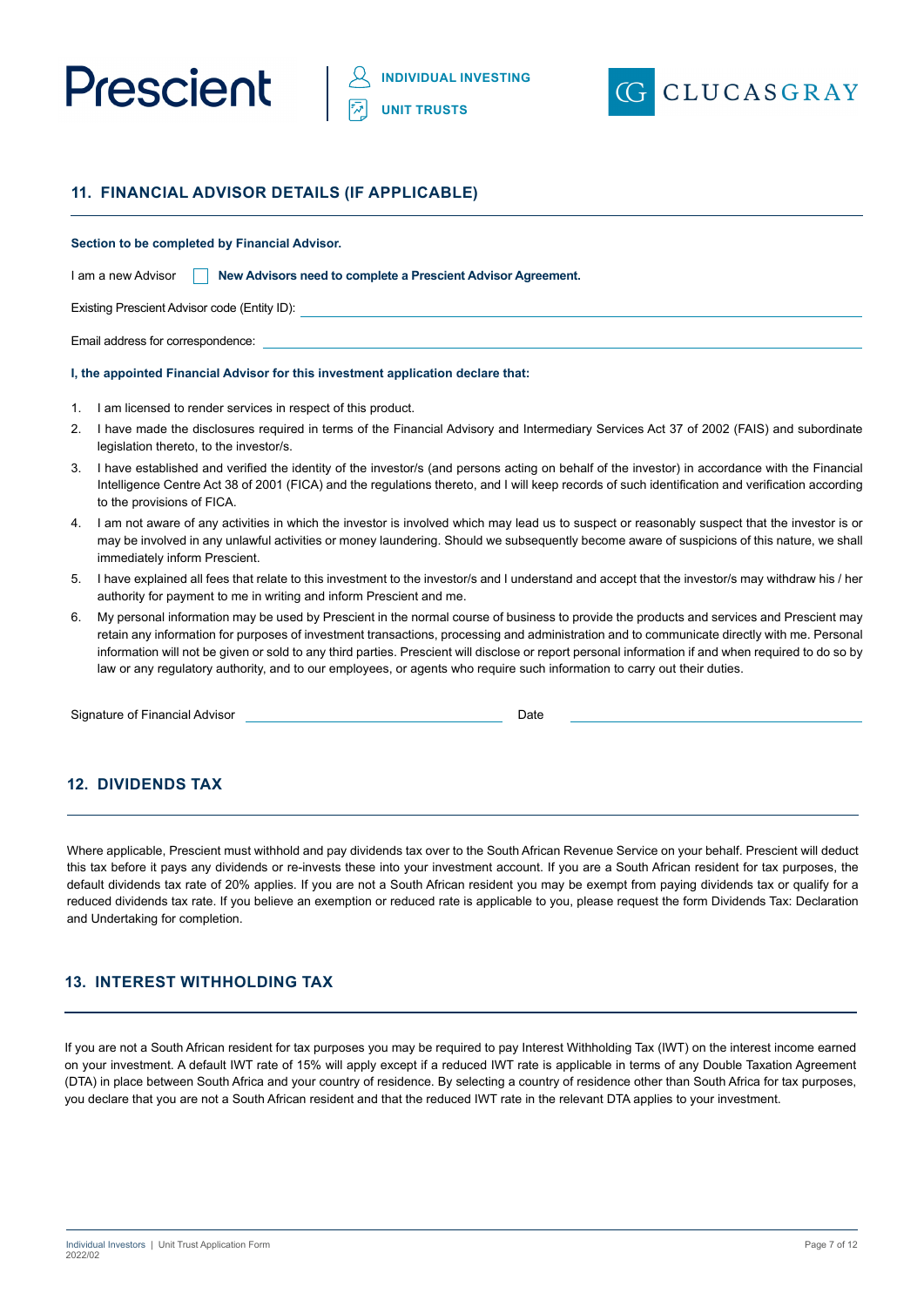

## **Compulsory Foreign Tax Declaration and Self-Certification**

**Instructions for completion:**

- 1. This Declaration must be completed by all investors.
- 2. The following information is required to ensure correct reporting and/or withholding taxes as required by International tax authorities in terms of the Foreign Account Tax Compliance Act (FATCA) and the Organization for Economic Cooperation and Development (OECD) Common Reporting Standards (CRS).
- 3. If any of the information below about the Investor's tax residence or FATCA/CRS classification changes in the future, please ensure that we are advised of these changes promptly.
- 4. If you have any questions about how to complete this form, please contact your tax advisor and/or visit https://www.irs.gov/businesses/ corporations/fatca-faqs

## **SECTION 1: TAX RESIDENCY**

Tax residency refers to the country in which you are a resident for tax purposes - the country in which you are registered to pay tax on income. Please indicate in which country(ies) you are a resident for tax purposed (including South Africa).

| Country of tax residence: | Tax reference number/TIN |
|---------------------------|--------------------------|
| Country of tax residence: | Tax reference number/TIN |
| Country of tax residence: | Tax reference number/TIN |

If you do not have a TIN, please select one of the following:

I am not required to be registered for tax (even though income tax is levied by the jurisdiction)

No TIN is issued by the jurisdiction (because income tax is not levied by the jurisdiction)

The TIN is not required to be reported by such jurisdiction under local law

## **SECTION 3: DECLARATIONS AND UNDERTAKINGS**

I declare (as an authorised signatory if applicable) that the information provided in this form is, to the best of my/our knowledge and belief, accurate and complete.

I undertake to advise the recipient promptly and provide and updated Self-Certification where any change in circumstance occurs which causes any of the information contained in this form to be incorrect.

Authorised Signature(s) and the Contract of the Contract of Date Date

Capacity in which declaration is made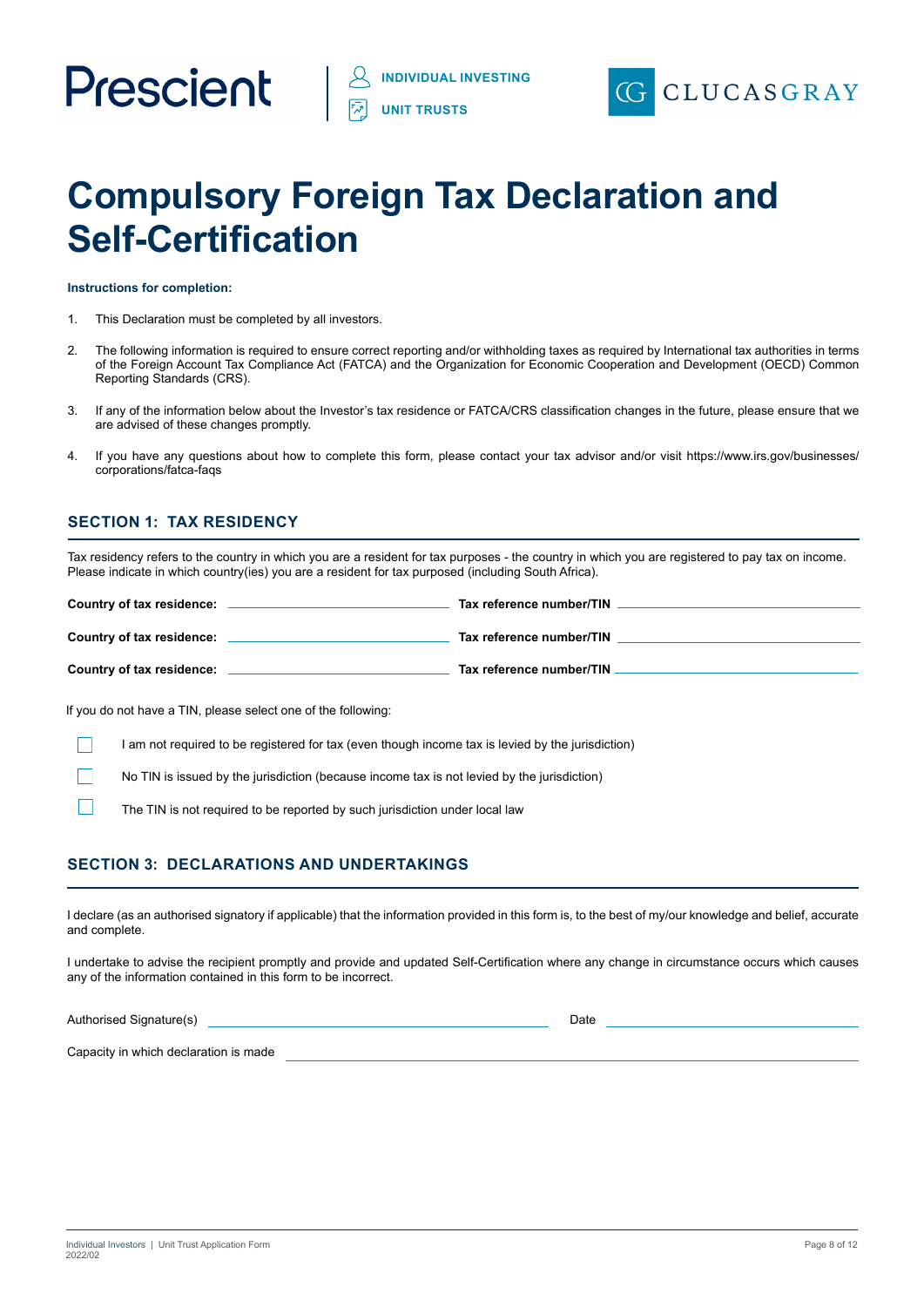



## **AUTHORISATION AND DECLARATION**

- 1. I have read and fully understood all the pages of this application form and agree to the Terms and Conditions of this investment into the Unit Trust Option(s) and I understand that this application and any further documents, read with the Supplemental Deed, constitutes the entire agreement between the Prescient Management Company (RF) (Pty) Ltd ("the Manager") and me.
- I warrant that the information contained herein is true and correct and that where this application is signed in a representative capacity, I have the necessary authority to do so and that this transaction is within my power.
- 1 am aware of the charges and fees, the total expense ratio, investment objectives, risk factors and income distributions applicable to my investment as set out in this form and in other documentation provided to me.
- 4. I authorise the Manager to deduct any debit orders, electronic collections, any applicable taxes and also to pay all fees. If the additional annual advisor fees are insufficient to pay the Financial Advisor (FSP) from one portfolio, the Manager will sell units proportionately from the portfolios and pay the amounts to the advisor monthly. Permissible deductions from the portfolio include management fees, performance fees, bank charges, trustee/custodian, audit fees, securities transfer tax and brokerage.
- 5. I acknowledge that the responsibility in ensuring my instruction has been received and actioned by the Manager lies with me.
- 6. I acknowledge that the Manager will not be liable for any damages or loss of whatsoever nature arising out of the Manager's failure to action my instruction due to any occurrences beyond the control of the Manager, nor will the Manager be liable for any loss incurred due to incorrect information being supplied by myself or by my advisor or agent sending completed documentation to the incorrect mailbox.
- 7. I acknowledge the transaction cut off times set out herein and agree to comply with such cut off times.
- 8. I acknowledge the inherent risk associated with the selected Unit Trust Option(s) and that there are no guarantees.
- 9. I understand and agree that no part of the services provided by the Manager constitutes a solicitation, recommendation, guidance or proposal, nor does it constitute financial, tax, legal, investment or other advice. I warrant to the Manager that I am acting for my own account, I have made my own independent decisions to enter into the investment and as to whether the investment is appropriate or proper for me, based upon my own judgement and upon advice from such advisors as I may deem necessary. I warrant that I am not relying on any communication from the Manager, whether written, oral or implied as investment advice or as a recommendation to enter into the investment; it being understood that information and explanations relating to the terms and conditions of an investment shall not be considered investment advice or a recommendation to enter into the investment. I warrant that I have not received from the Manager any assurance or guarantee as to the expected results of the investment.
- 10. I understand that the Manager will accept instructions from my FSP only if duly appointed and authorised in writing by me. The Manager will not be held liable for any losses that may result from unauthorised instructions given to the Manager by my FSP.
- 11. I hereby authorise the Manager to furnish written reports to my duly appointed FSP, if applicable.
- 12. If I have appointed an FSP I authorise the payment of the negotiated fees to be paid to my FSP from my portfolios. This authority to pay fees may be withdrawn by written notice to the Manager.
- 13. I authorise the Manager to accept and act upon instructions by facsimile or e-mail and hereby waive any claim that I have against the Manager and indemnify the Manager against any loss incurred as a result of the Manager receiving and acting on such communication or instruction.
- 14. SARS requires the Manager to pay over dividend tax on your behalf where applicable. The Manager will deduct this tax before it pays any dividends or re-invests these into your investment account. Unless the Manager receives information from you indicating otherwise, accounts held by South African trusts, companies and partnerships will attract the default Dividend Tax (DT).
- 15. Any personal information may be used by the Manager in the normal course of business to provide the products and services and the Manager may retain and share any information for purposes of investment transactions, processing and administration and to communicate directly with me. Personal information will not be given or sold to any third parties. The Manager will disclose or report personal information if and when required to do so by law or any regulatory authority, and to the Manager's employees (if relevant), or agents who require such information to carry out their duties. I/we consent to the processing of my/our personal information/data and the disclosure of my/ our personal information/data to any tax authority and/or as may be required to comply with FATCA and the Common Reporting Standard (CRS) as explained in the Terms and Conditions and the Compulsory Foreign Tax Declaration and Self-Certification attached hereto. I consent to the Manager making enquiries of whatsoever nature for the purpose of verifying the information disclosed in this application and I expressly consent to the Manager obtaining any other information concerning me from any source whatsoever to enable the Manager to process this application.
- 16. I confirm that I have received, noted and understood the following information:
	- a. the Minimum Disclosure Document
	- b. investment objectives and risk factors
	- c. the calculation of the Net Asset Value (NAV), dealing prices and distribution of income accruals
	- d. any additional information necessary to enable the investor to make an informed decision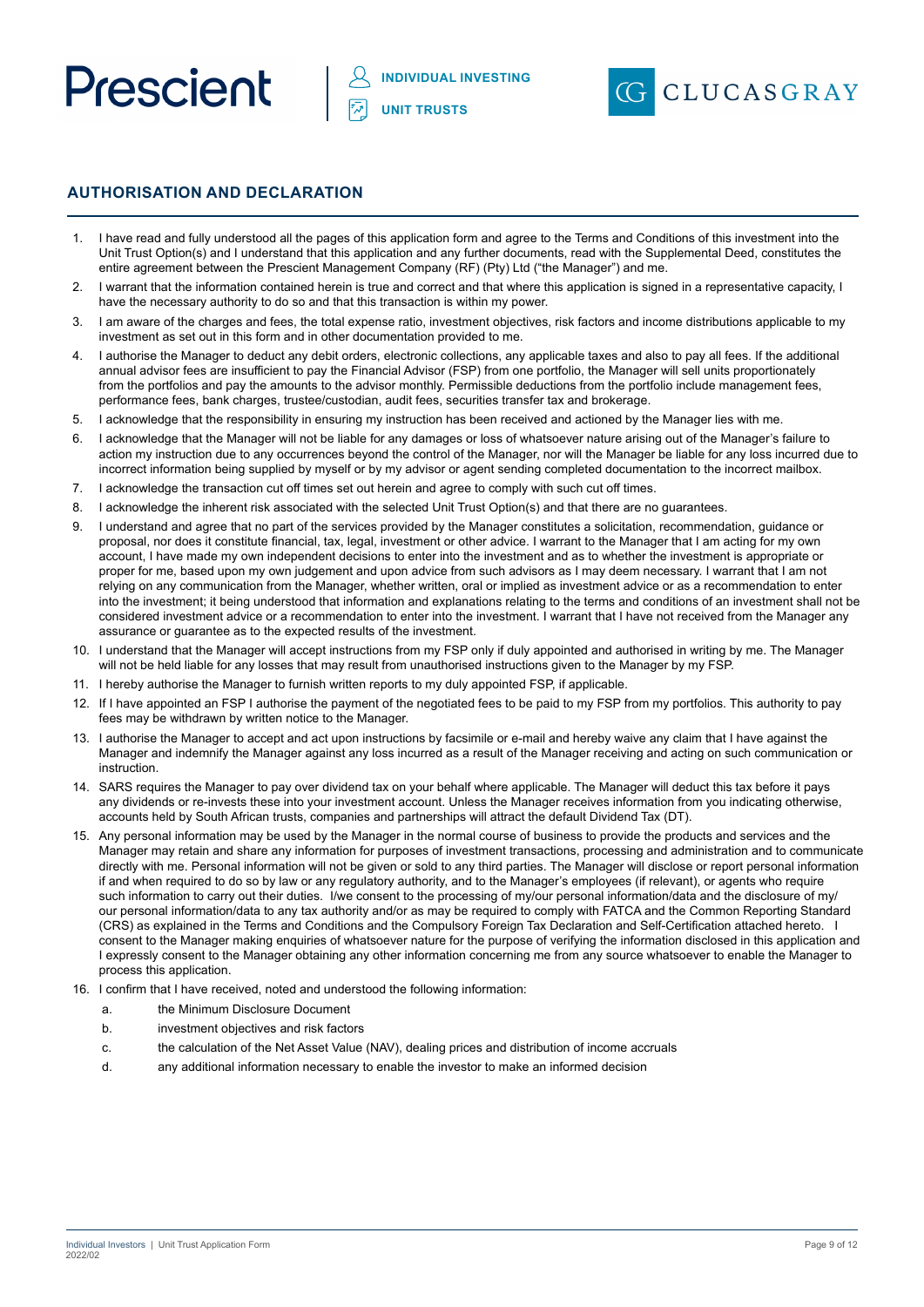



17. I consider myself to be, or to be associated with a Domestic Prominent Influential Person or a Foreign Prominent Public Official.

| Yes                              | No                                                                                                                                                                                                                                                                                                                                                                                                                                       |  |
|----------------------------------|------------------------------------------------------------------------------------------------------------------------------------------------------------------------------------------------------------------------------------------------------------------------------------------------------------------------------------------------------------------------------------------------------------------------------------------|--|
| If Yes, please provide details:. |                                                                                                                                                                                                                                                                                                                                                                                                                                          |  |
|                                  |                                                                                                                                                                                                                                                                                                                                                                                                                                          |  |
|                                  | Please note: It is the client's responsibility to disclose to Prescient should this status change.                                                                                                                                                                                                                                                                                                                                       |  |
|                                  | 18. I acknowledge that Prescient will retain personal information as permitted or required to do so in terms of Applicable Laws. However, as a<br>general rule, Prescient may retain personal information for the longest period permitted by such Applicable Laws should Prescient foresee<br>a requirement to retain it for a lawful purpose. (for example, for the purposes of complaints handling, legal processes and proceedings.) |  |
| Signed at                        | Date<br><u> 1989 - Johann Barbara, martxa alemaniar amerikan personal (h. 1989).</u><br><u> 1989 - Johann Stein, mars an de Britannich (b. 1989)</u>                                                                                                                                                                                                                                                                                     |  |
|                                  | <u> 1980 - Johann Barn, mars an t-Amerikaansk politiker (</u><br>Capacity                                                                                                                                                                                                                                                                                                                                                                |  |
| <b>Authorised Signatory</b>      | <u> 1990 - Jan James James James James James James James James James James James James James James James James J</u>                                                                                                                                                                                                                                                                                                                     |  |
|                                  |                                                                                                                                                                                                                                                                                                                                                                                                                                          |  |

## **THANK YOU**

You have completed this application form. Please collate all your required FICA documentation to include in your submission.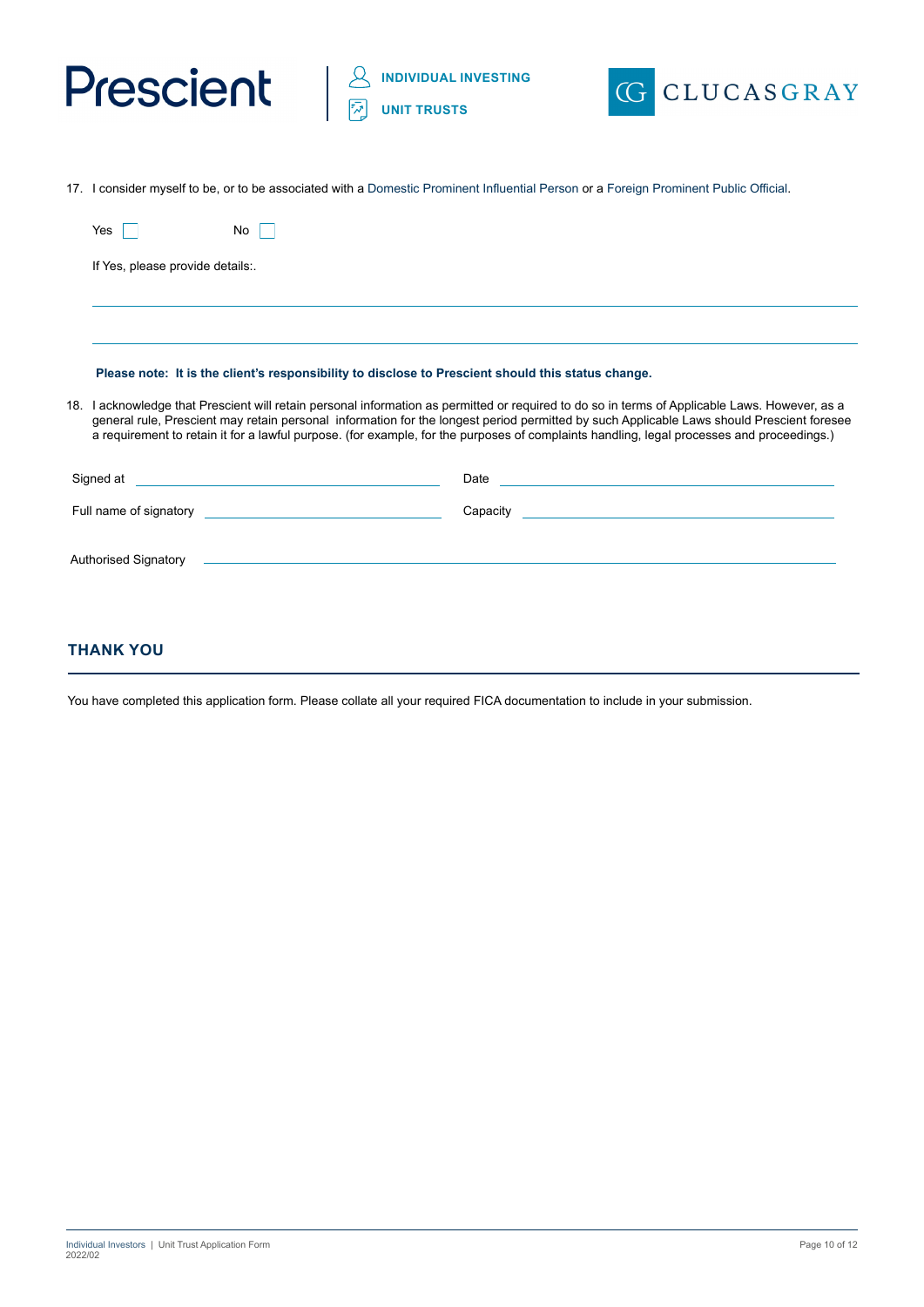



## **FICA REQUIREMENTS**

#### **In terms of the Financial Intelligence Centre Act, 2001 ("FICA") Prescient requires a copy of each of the following documents:**

An "ID document" means a clear copy of a green, bar coded ID book, both sides of a smart ID card, birth certificate (in the case of an investor who is a minor) or a passport on which the photo, ID number, name and surname and nationality of the person is visible.

"Proof of bank account details" is a bank statement that clearly displays the investor's name and bank account number.

"Proof of address/business address" means a document less than 3 months old containing physical address that is a utility bill, bank statement, rates account or tax invoice.

#### **SOUTH AFRICAN CITIZENS AND RESIDENTS OR FOREIGN NATIONALS (NATURAL PERSON)**

- ID document
- Proof of residential address (less than 3 months old)
- Proof of bank account details (operational requirement)

#### **THIRD PARTY REPRESENTING ANOTHER INDIVIDUAL/POWER OF ATTORNEY (NATURAL PERSON)**

- ID document
- Proof of authority to act e.g. power of attorney, mandate, resolution or court order.
- Proof of bank account details if different from investors bank account details (operational requirement)